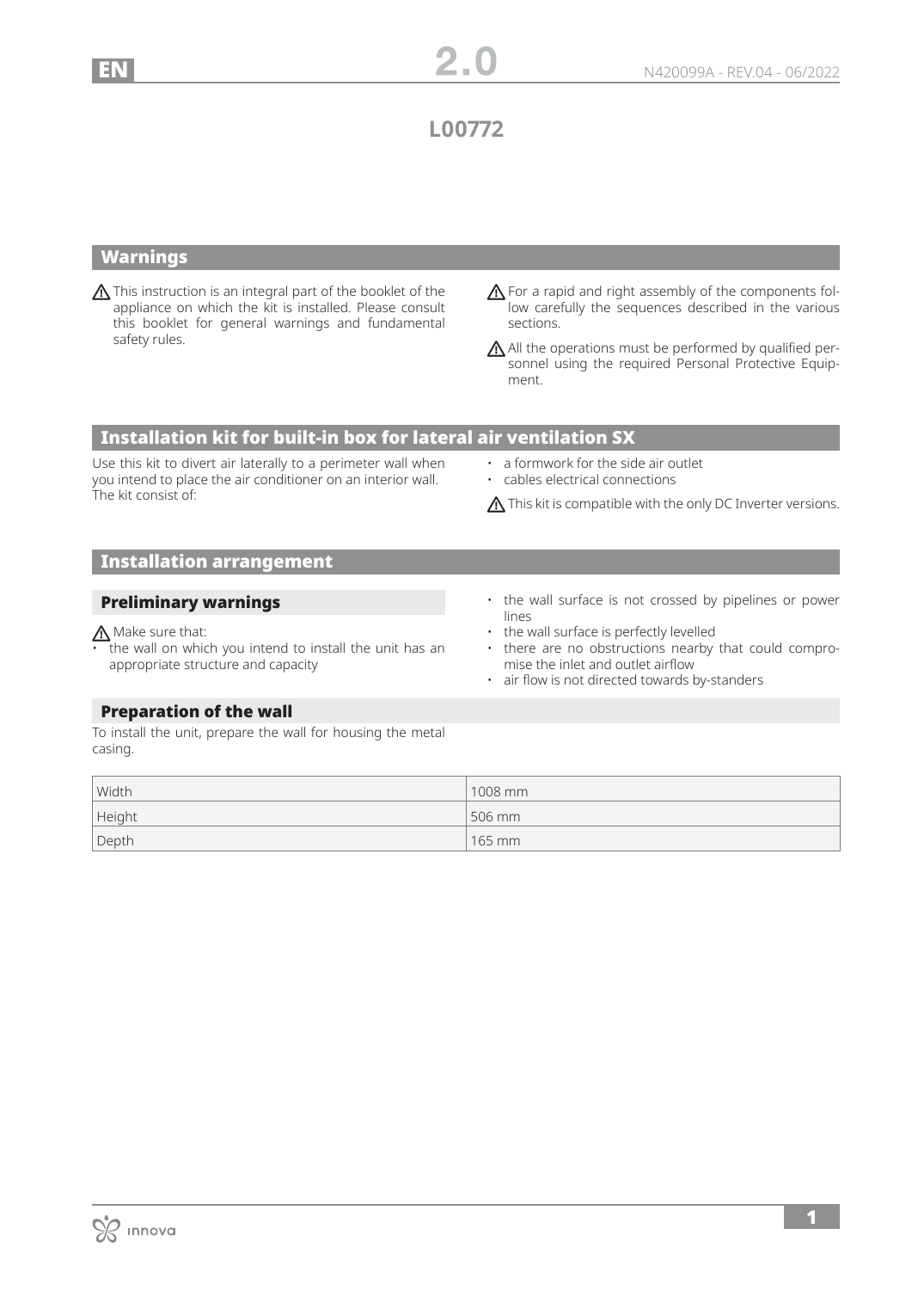| External perimeter wall |
|-------------------------|
| Wall housing formwork   |
|                         |

**C** Formwork space<br>**D** Air outlet hole, 16

- **E** Air intel hole, 162  $\emptyset$ <br>**F** Hole for wall locking
- **F** Hole for wall locking, 8 Ø
- **G** Condensate drain hole, 16 Ø



# Kit assembly

## External grids installation

Before proceeding with the installation of the kit, install the external grilles supplied with the appliance.

**A** For the installation of the external grilles, refer to the installation manual of the appliance on which the kit is installed.



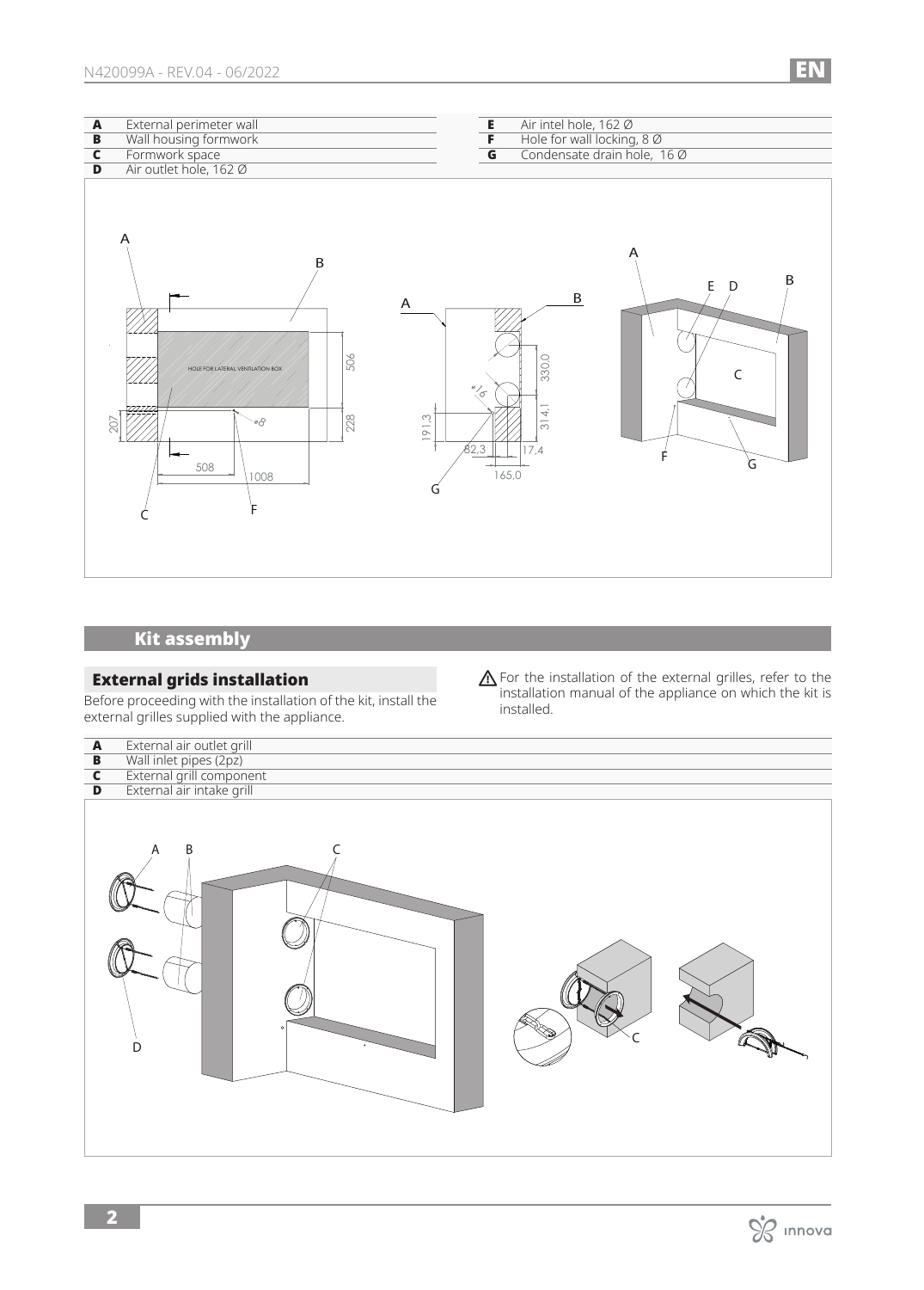### Box installation

– Insert the fromwork completely into the space provided

– Fix into the wall properly the fromwork



## Unit installation

- $\triangle$  Before installing the unit on the bracket, run the cables coming out of the formwork through the left shoulder of the unit.
- $\triangle$  For the installation of the appliance, refer to its installation manual.

Anchor the machine to the wall by means of the special anti-lift bracket located at the bottom of the machine.



Connect the liquid drain pipe.



### Electric connections

Refer to the manual of the appliance on which the kit is installed to access the electrical connections section.

 $\triangle$  To make electrical connections:

- check that the formwork's power cables have been correctly routed through the left shoulder of the unit
- use the cables supplied with the formwork (code N500172A and code N500169B).

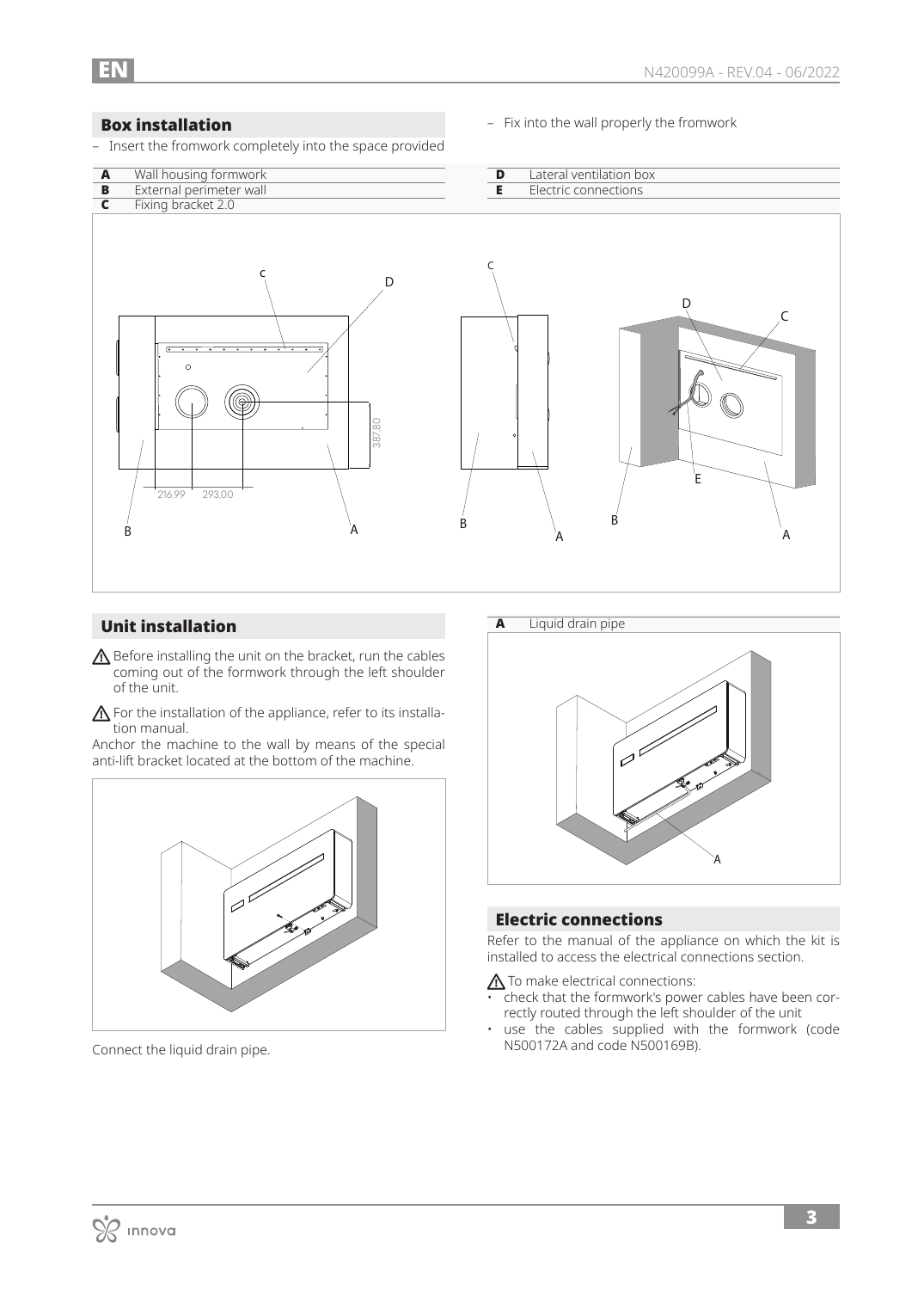

- disconnect CN9 fan output contact (B), from MAIN MCU board N276240D
- connect the Molex PCB connector (E) to the CN9 fan output contact (B)
- connect the CN9 fan output contact (B), previously disconnected, to the molex terminal (D).
- connect the fan signal from the ventilation box to terminal JST-XH (F)

### Connector N500172A

| $\overline{\mathbf{A}}$ | Blue cable                                                                       |
|-------------------------|----------------------------------------------------------------------------------|
| $\overline{B}$          | Yellow cable                                                                     |
| $\overline{\mathbf{c}}$ | White cable                                                                      |
| D                       | <b>Black cable</b>                                                               |
| E.                      | Red cable                                                                        |
|                         | .B<br>$\subset$<br>A<br>n<br>$\blacksquare$<br>D<br>E,<br>$\overline{B}$<br>EE E |

**Please verify that the cable colours of the N500172A connector are correctly connected in sequence (blue, yellow, white, black and red) as shown in the picture.**

 $\bigwedge$  If the connections are not correctly executed, please fix them before proceeding.